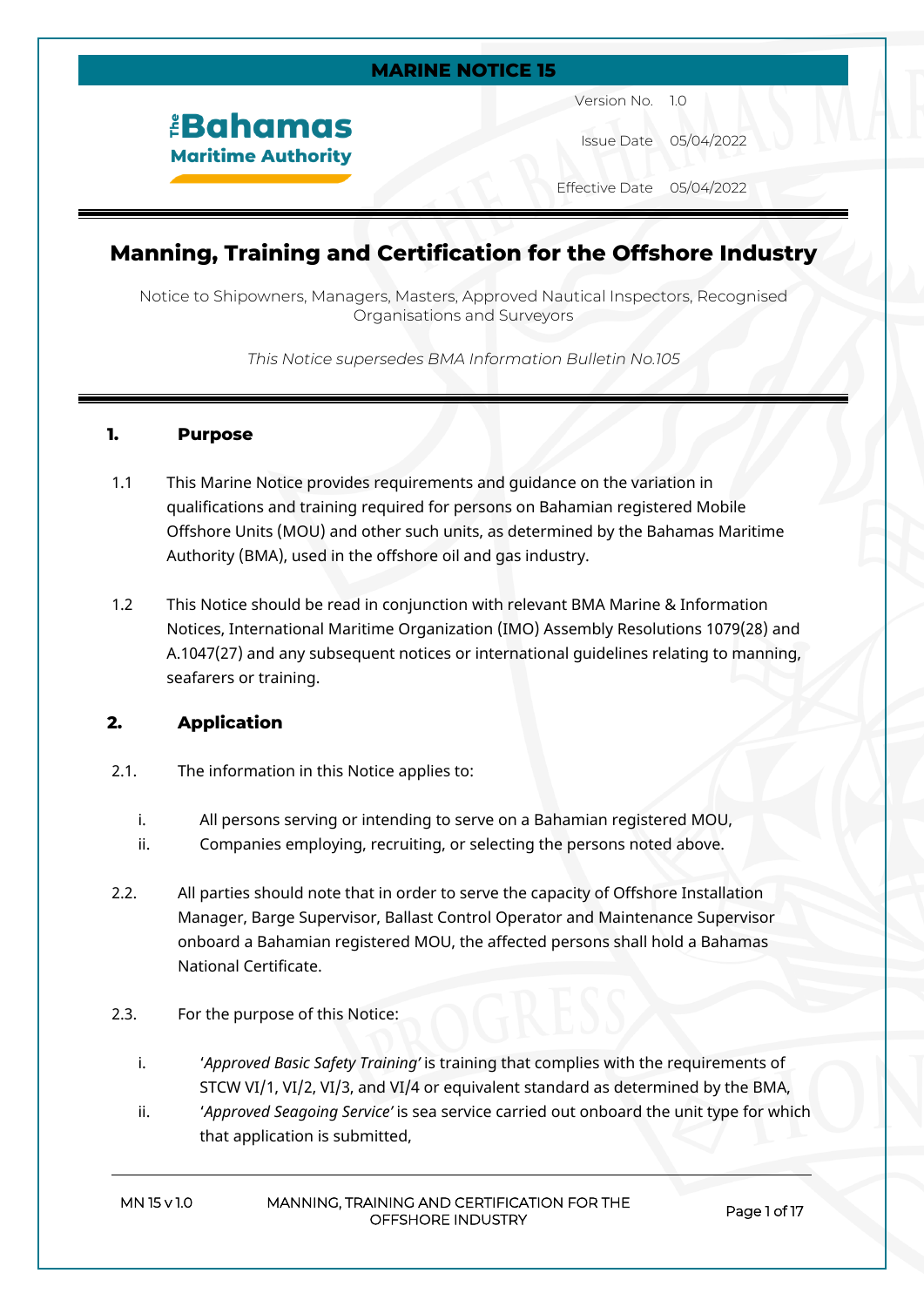

- iii. '*Approved Training*' is training that satisfies the requirements as set out in IMO Resolution A.1079 (28) and approved by The BMA as outlined in Marine Notice 86,
- iv. '*Coastal State'* means the state of the Exclusive Economic Zone in which the unit is operating. The affected state can apply its rights, jurisdiction and duties that are deemed applicable in accordance with the Article 56.1 of the United Nations Convention on the Law of the Sea (UNCLOS),
- v. '*Company*' is the entity responsible for the management of the mobile offshore unit,
- vi. '*Offshore Installation Manager'* is the person who has overall responsibility for safety, security and operation of the MOU. For the purpose of applying these requirements, the Master can undertake the responsibilities of the OIM.
- vii. '*Seabed*' means the bottom of the sea,
- viii. '*STCW*' means the International Convention on Standards of Training, Certification and Watchkeeping for Seafarers, 1978, as amended.
- 2.4. The Registered Owner or Company shall report the full name and details of such entity and duly authorised parties (e.g. Manning Agents) who may submit applications on behalf of the Registered Owner or Company to the BMA. This notification, as well as any changes of the entity, shall be made either by completing the Manning Section of Form R.104 or submitting a Letter of Declaration to this effect (the letter shall be on the headed paper of the Registered Owner or Company).
- 2.5. All person within categories C and D (see section 3.1 below) shall sign on an Article of Agreement or similar other agreement complying with the International Labour Organization (ILO) requirements or the coastal State requirements, as applicable.

## **3. Definition of Categories of Personnel**

3.1. In line with the guidance provided in IMO Resolution A. 1079 (28), the BMA applies the following categories to offshore personnel:

## i. **Category A**:

Visitors and special personnel not regularly assigned who are on board for a limited period of time, in general not exceeding three days, and who have no tasks in relation to the normal operations of the MOU,

#### ii. **Category B**:

Other special personnel without designated responsibility for the safety, security and survival of others,

## iii. **Category C**:

Regularly assigned special personnel with designated responsibility for the safety, security and survival of others,

## iv. **Category D**:

Maritime crew members.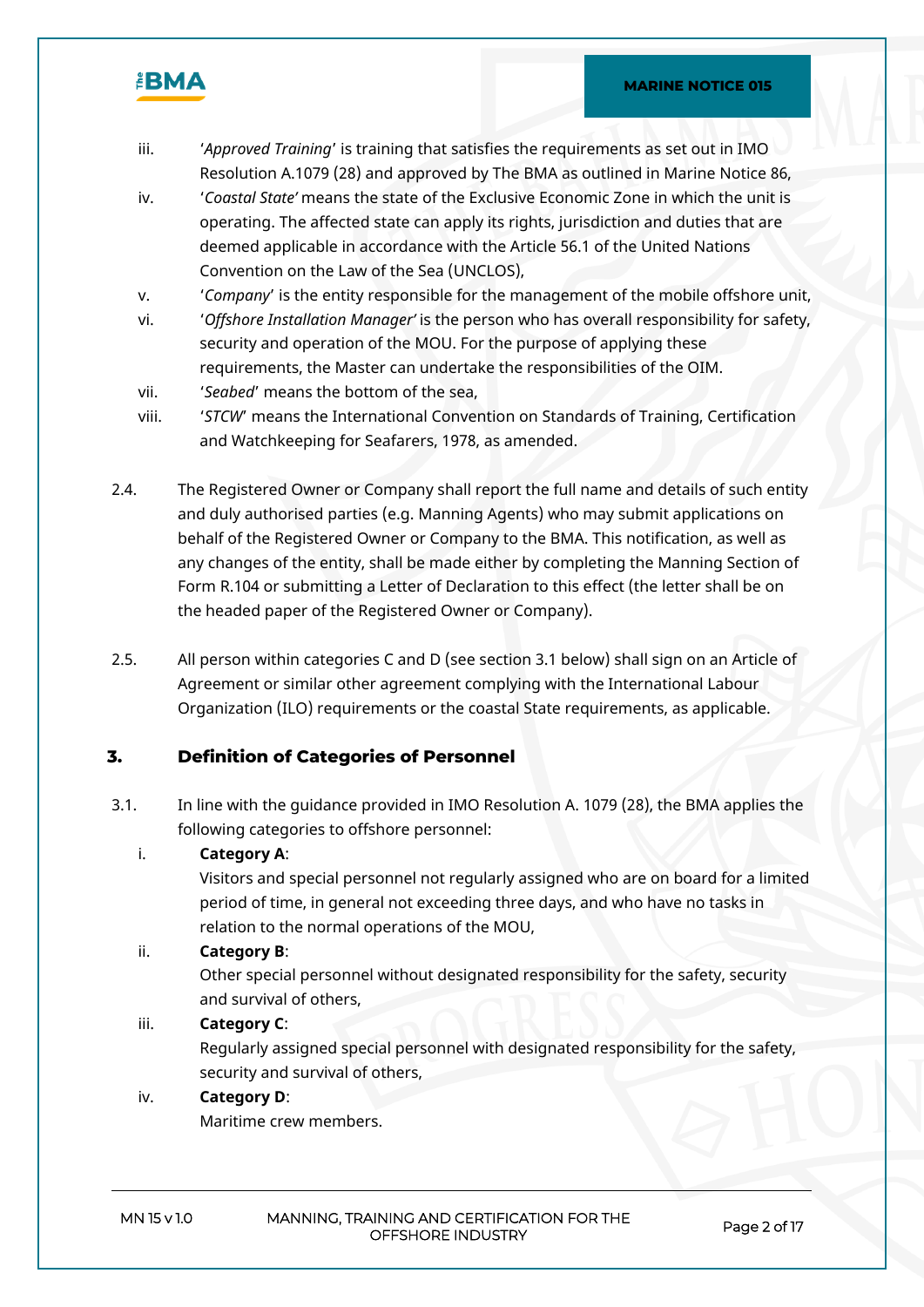

- 3.2. The Maritime Crew Consists of:
	- i. Offshore Installation Manager (OIM),
	- ii. Barge Supervisor,
	- iii. Ballast Control Operator,
	- iv. Maintenance Supervisor,
	- v. Deck and Engineering Officers, GMDSS Radio Operators, Ratings and Able Seafarers who are certified in accordance with the STCW Convention requirements.
- 3.3. All maritime crew members on self-propelled MOUs and, where required, on other units should meet the requirements of the STCW Convention.

## **4. Responsibilities of the Company and Offshore Installation Manager**

- 4.1. The Company employing personnel assigned to duty on MOUs has responsibility for ensuring that the standards set out in this Notice are given full and complete effect. In addition, other measures as may be necessary should be taken to ensure that personnel can make knowledgeable and informed contributions to the safe operation of the MOU.
- 4.2. The Company must verify the validity and authenticity of all seafarers' sea service, certificates and documents before applying for Bahamas certification. This responsibility remains irrespective of the Company using a recruitment and placement (manning/crewing) agent to submit seafarers' documents.
- 4.3. The Company and the OIM shall ensure that all persons joining a Unit are immediately given appropriate familiarisation training with respect to the unit for emergency, safety and security in addition to their respective duties and functions.
- 4.4. When attached to the seabed, the Company and the OIM of a unit shall ensure that watch standards and arrangements are maintained at all times to ensure the safety of the unit, and consultation should be made with the relevant coastal state.
- 4.5. Self-propelled MOUs shall, when they are not attached to the seabed, maintain watchkeeping standards as outlined in the STCW Convention Chapter VIII.
- 4.6. The Company and OIM shall ensure compliance with the relevant requirements of the Maritime Labour Convention 2006 (MLC 2006) or coastal state regulations, as applicable, with respect to periods of rest.
- 4.7. Additional requirements on hours of rest are outlined in Marine Notice 35.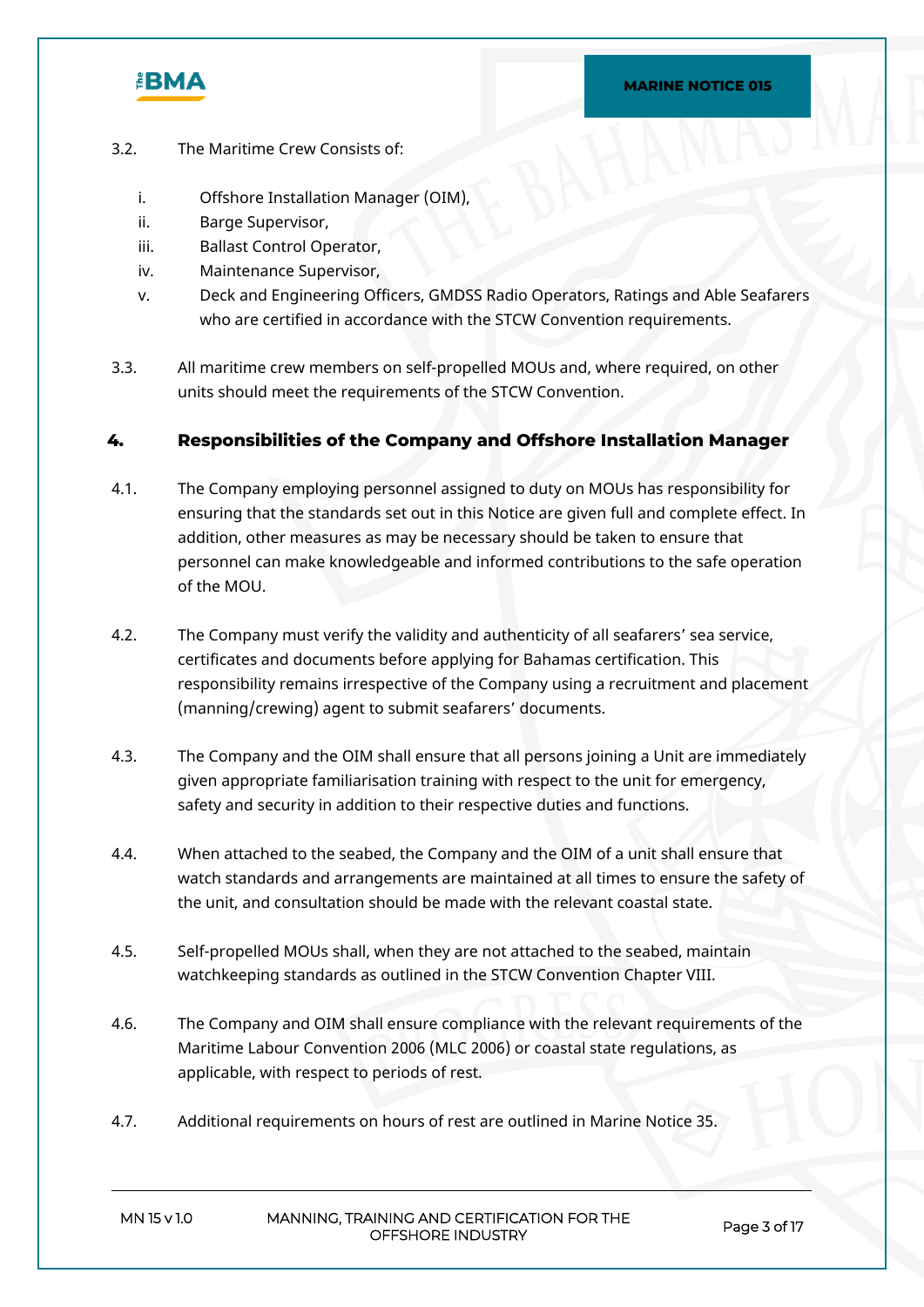

- 4.8. The Company and OIM shall maintain training records on the unit.
- 4.9. It shall be the responsibility of the Company to ensure that the unit is sufficiently manned in compliance with the manning levels documented on the Minimum Safe Manning Document (MSMD) by properly qualified, certificated and medically fit seafarers.

## **5. Manning Requirements**

## *5.1. General*

- 5.1.1. In determining the MSMD for a unit, the Company shall take into consideration Marine Notice 18 and, in particular, the following:
- 5.1.2. Principally the capability to:
	- i. maintain safe watches and maintain general surveillance of the Unit,
	- ii. manage the safety functions of the Unit,
	- iii. perform operations, as appropriate, for the prevention of damage to the marine environment,
	- iv. maintain the safety arrangements and the cleanliness of all accessible spaces to minimize the risk of fire,
	- v. provide for medical care on board the Unit,
	- vi. ensure safe cargo operation including carriage of cargo during transit,
	- vii. inspect and maintain, as appropriate, the structural integrity of the Unit,
	- viii. operate in accordance with the approved Security Plan, and
- 5.1.3. The ability to:
	- i. deploy a competent damage control party,
	- ii. operate all onboard firefighting and emergency equipment and lifesaving appliances, carry out such maintenance of this equipment as is required to be done at sea, and muster and disembark all persons on board, and
	- iii. for self-propelled units operate the main propulsion and auxiliary machineries including pollution prevention equipment and maintain them in an operational condition to enable the ship to overcome the foreseeable perils of the voyage.
- 5.1.4. Onboard functions:
	- i. ongoing training requirements for all personnel, including the operation and use of firefighting and emergency equipment, life-saving appliances and watertight closing arrangements,
	- ii. specialized training requirements for particular types of units and in instances where members of personnel are engaged in onboard tasks that cross departmental boundaries,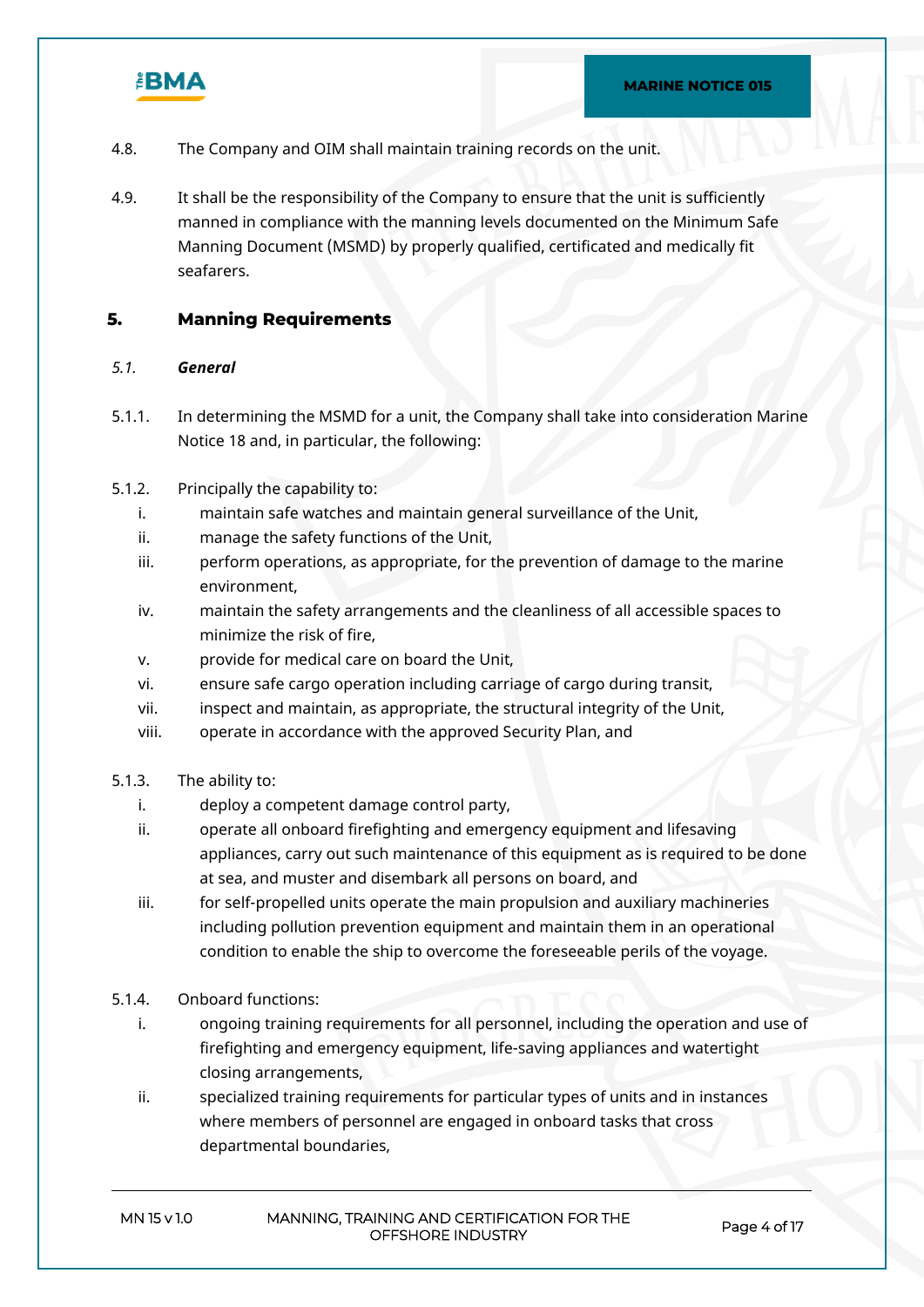

- iii. provision of proper food and drinking water,
- iv. need to undertake emergency duties and responsibilities, and
- v. provision of training opportunities for entrant personnel to allow them to gain the training and experience needed.
- 5.1.5. Other relevant factors including,
	- i. performance of functions at the appropriate levels of responsibility,
	- ii. operation of the unit and care for persons on board,
	- iii. cargo handling,
	- iv. electrical, electronic and control engineering requirements,
	- v. Radio communications,
	- vi. the management of safety, security and protection of the marine environment,
	- vii. the number of qualified and other personnel required to meet peak workloads situations.

#### *5.2. Applying for a Minimum Safe Manning Document (MSMD)*

- 5.2.1. The Company shall make an application for an MSMD following an assessment that takes into consideration the guidelines in this Notice and IMO Resolutions A.1079 (28), A.955 (23) and A.1047 (27). Please also refer to BMA Marine Notice 18.
- 5.2.2. All maritime crew members on self-propelled MOUs, and where required, on other units should meet the requirements of the STCW Convention.
- 5.2.3. In addition to meeting the requirements referred to in paragraph 4.1 above, all persons should be given onboard training and instruction in types of emergencies which might occur on the particular type of MOU on which they serve.
- 5.2.4. Applications for MSMD shall be made on the application form R.106 that is available to download from the BMA website. The Company must ensure that the application form has all the necessary information required. Additional information required, that is not directly asked for on form R.106, should be entered into Section 8. It should be noted that if the billing entity differs from the management company the details of the company to be invoiced MUST also be entered into Section 8 of the application form.
- 5.2.5. In addition, the Company may be required to provide the following supporting information:
	- i. A copy of the unit's Muster plan or muster list. The proposed manning level should ensure that there are adequate persons to address any emergency.
	- ii. A copy of the work schedule showing the hours of rest for the persons outlined on the MSMD.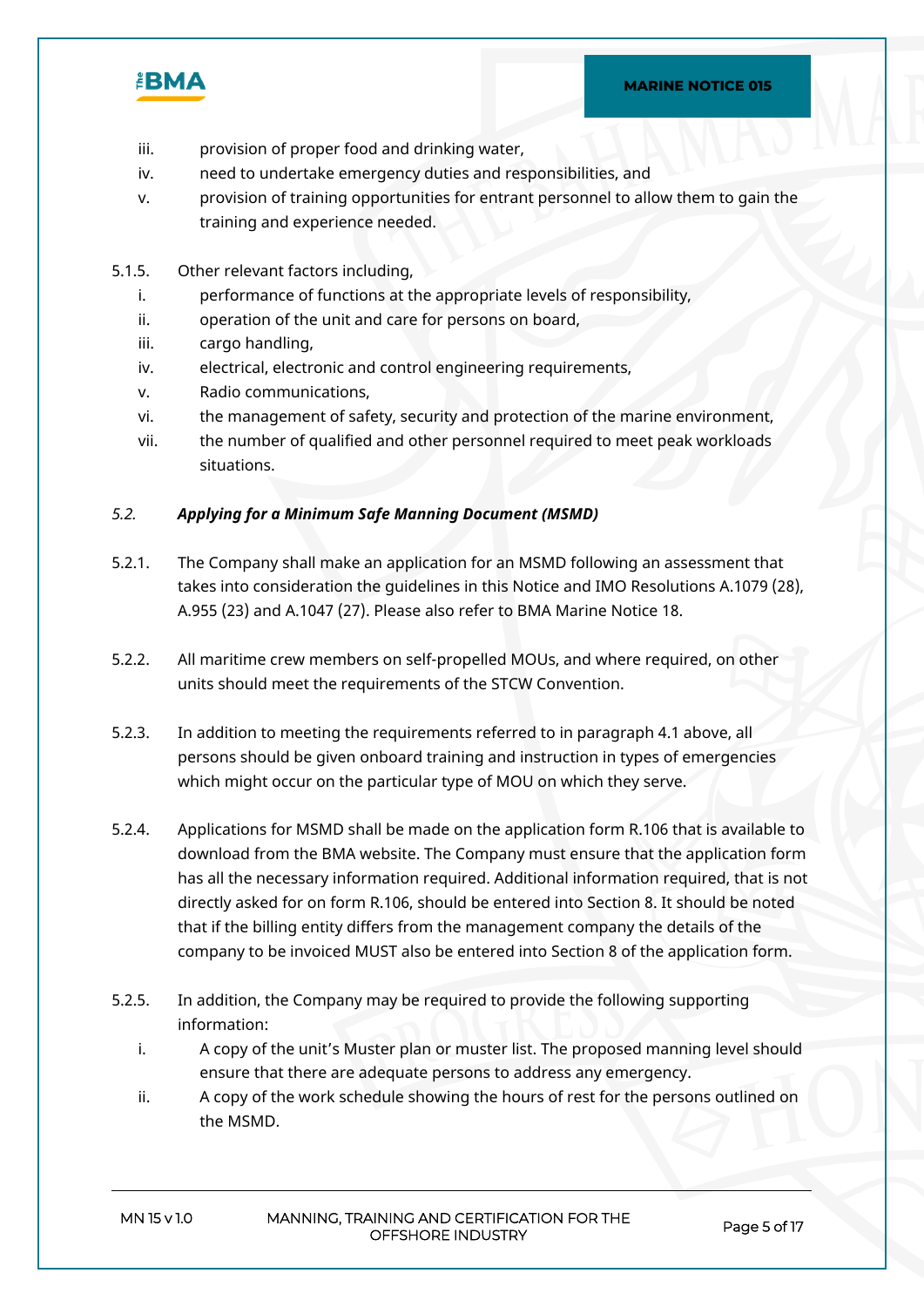

- 5.2.6. The proposed manning level should ensure compliance with the hours of rest requirements.
- 5.2.7. The Company may conduct a generic assessment for sister units which will be engaged on similar trading voyages and/or operations.
- 5.2.8. The Company may apply for different manning levels as specified in section 5.3.1 of this Notice.

## *5.3. Issue of a MSMD*

- 5.3.1. The BMA will consider all international requirements and guidance in drafting a MSMD in order to be satisfied that the manning shall meet the intended goals. Section 6 of the application form (R.106) has two columns for manning. The columns are intended to allow the recording of manning levels for up to two operational conditions - e.g., condition 1 may be for normal operational condition and condition 2 may be for repositioning voyages.
- 5.3.2. A MSMD shall contain the following capacities when the unit is in normal operational condition as a MOU:
	- i. Offshore Installation Manager (OIM),
	- ii. Barge Supervisor (BS),
	- iii. Ballast Control Operator (BO),
	- iv. Maintenance Supervisor (MS),
	- v. Other.
- 5.3.3. When a MOU is being repositioned, the MSMD application shall specify the person who is in charge.
- 5.3.4. The BMA may increase the scale of manning from that proposed by the Company. The BMA will not normally reduce the manning level from that proposed by the Company unless it considers certain references in the MSMD application proposed by the Company are unnecessary or inconsistent with standard practices.
- 5.3.5. Notwithstanding the manning prescribed in the MSMD, if the Company subsequently determines that it is difficult to provide minimum periods of rest after meeting all the essential duties and functions then the Company shall increase the manning levels and notify the BMA accordingly.
- 5.3.6. No unit shall proceed to sea, undertake a voyage or carry out operations unless it is manned, at a minimum, in compliance with the MSMD.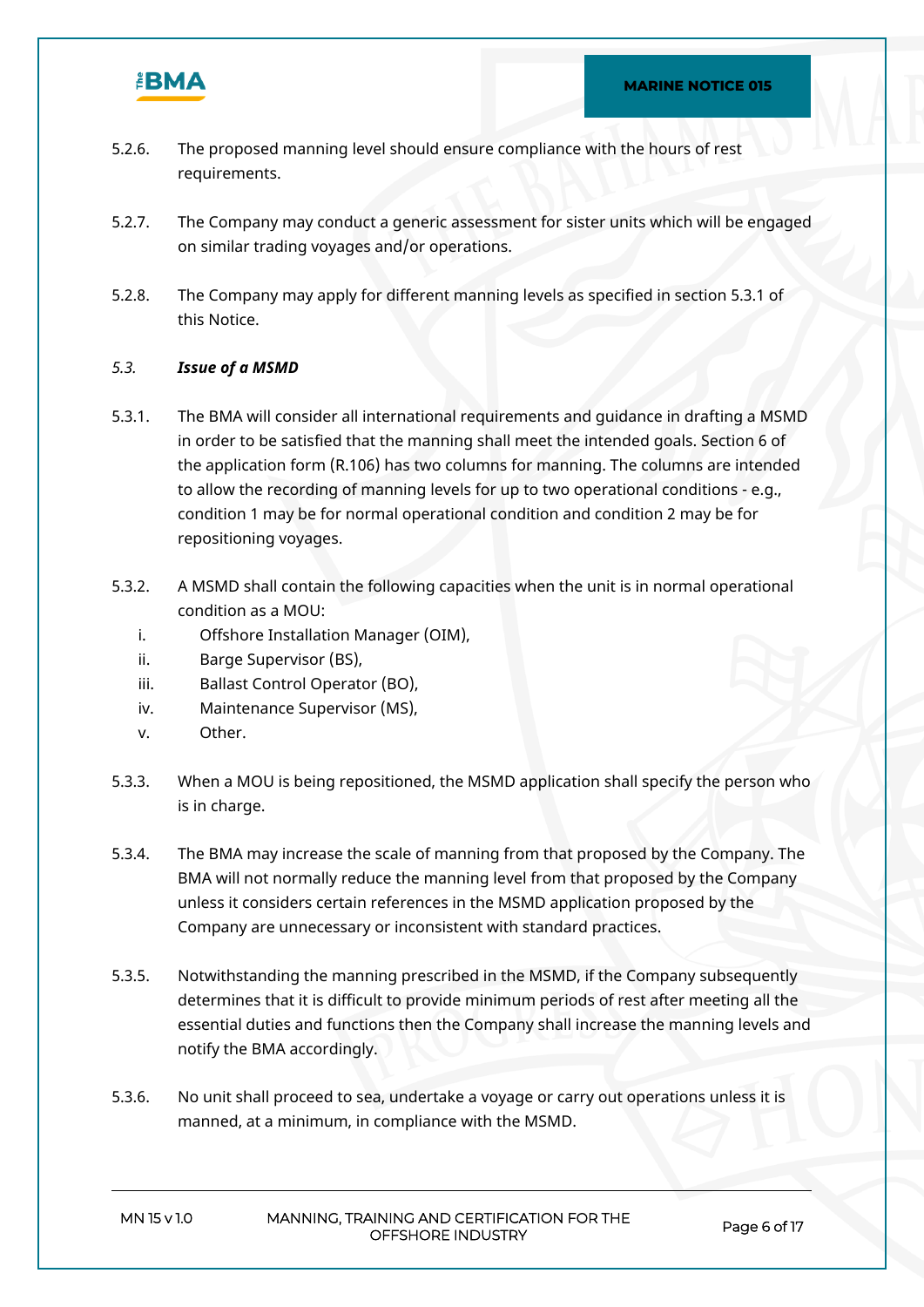

## *5.4. Validity of MSMD*

- 5.4.1. A MSMD issued to a unit shall normally have a validity of five years from the date of issue.
- 5.4.2. A new MSMD is to be issued when:
	- i. there is a change of the unit's name, or
	- ii. there is a change of trading area as documented on the MSMD, or
	- iii. any other changes/alterations to the unit, its crew, construction, machinery, equipment, operation, maintenance, or management that affects the manning level required to continue safe operations compliant with relevant international Conventions and this Notice.
- 5.4.3. Notwithstanding the provisions of STCW A-VIII/1.9, if there is a need for regular exceptions from the weekly rest period, the Company shall undertake an assessment of the manning level in order to determine if the manning level onboard is sufficient to comply with the hours of rest requirements, taking into consideration paragraph 5.4.2 of this Notice. The outcome of this assessment shall be documented with a copy maintained onboard and, if the assessment is negative, the necessary application shall be submitted to the BMA to review the safe manning level.

## **6. Training, Instructions and Certification**

- 6.1. The Company shall assess the assigned onboard duties of all persons and ensure that the appropriate training and or instruction are undertaken prior to the person being assigned their duties. All persons employed on the unit must be given familiarisation training immediately on joining the unit.
- 6.2. Companies should ensure that Category B, C and D personnel have a Certificate of Proficiency or documentary evidence of having received the appropriate additional and specialised training or instructions required in accordance with Section 5 of IMO Resolution A.1079 (28).
- 6.3. The Company shall maintain records of all training carried out and shall ensure that all persons have documentary evidence of their training and or instructions. The documentary evidence shall contain the following minimum information:
	- i. Name of issuing body and contact details,
	- ii. Document number,
	- iii. Name and date of birth of person complying with the requirements,
	- iv. Title of the training,

**MN 15 v 1.0 MANNING, TRAINING AND CERTIFICATION FOR THE OFFSHORE INDUSTRY Page 7 of 17**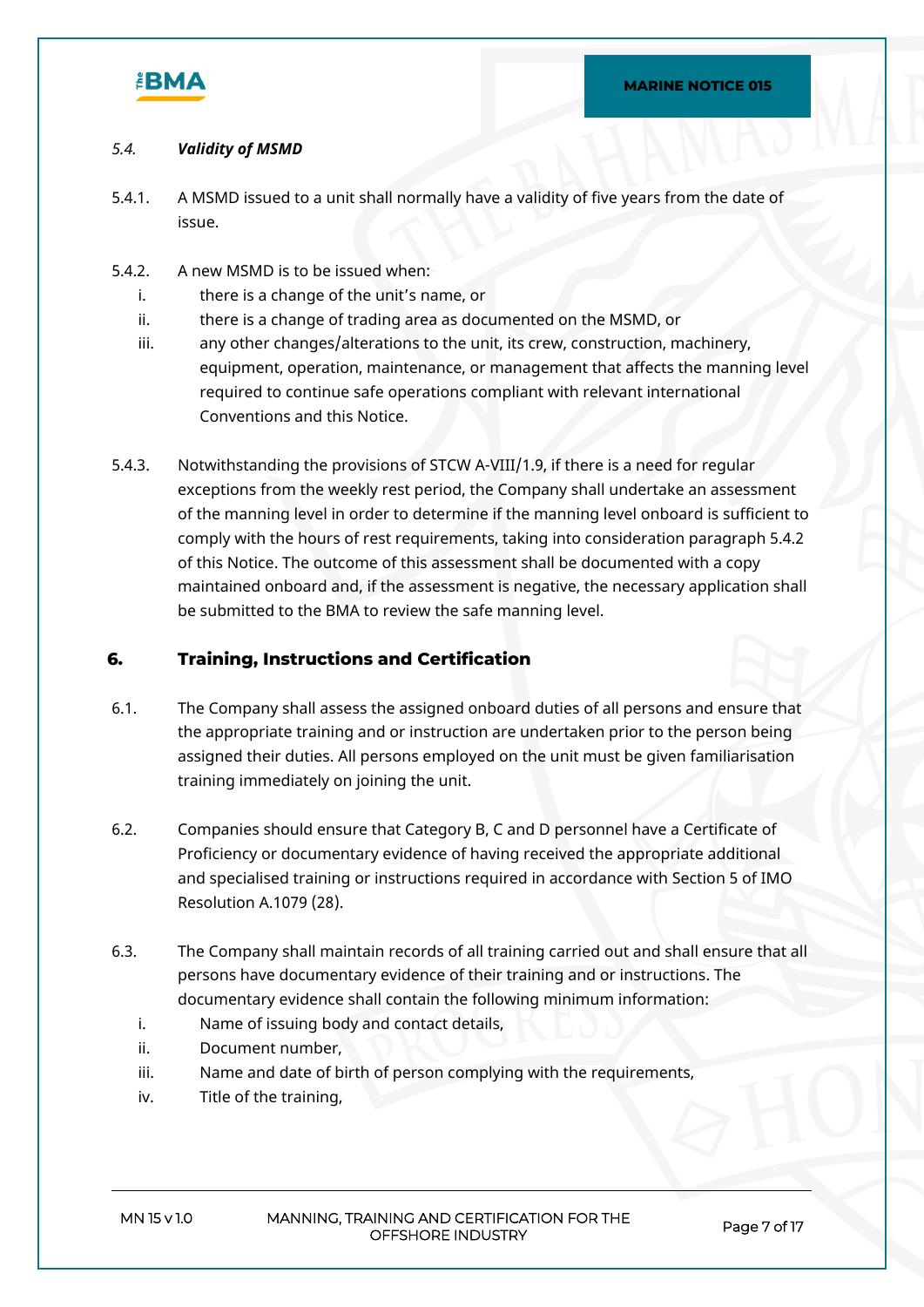

- v. Number, or numbers, of the STCW Convention Regulation(s), the STCW Code Section or IMO Resolution A.1079(28) or other applicable standards under which the MOU personnel have been found qualified,
- vi. Date of issue and date of expiry. The expiry date should be no later than five (5) years from date of issue
- vii. Name and signature of the authorised person who issued the certificate, if a certificate is issued.
- 6.4. The BMA will accept the Company training records being maintained electronically.
- 6.5. All maritime personnel shall have undertaken approved Basic Training (STCW Code A-VI/1) or equivalent as determined by the BMA.
- 6.6. Maritime personnel serving onboard units which undertake cargo operations relating to oil, chemicals or liquefied gas in bulk should have certification for the appropriate cargo type. Further information is provided in Marine Notice 16. The BMA may accept standards of training and certification as implemented by the industry and approved by an organisation that is recognized for the purpose.
- 6.7. The Company shall apply for Bahamas Flag State Endorsements (FSE) for all Officers qualified and certified in accordance with the STCW Convention Chapter II, III and V/1. Please refer to Marine Notices 16 and 17.
- 6.8. There is no specific requirement for the issue of Bahamas FSE against certificates issued under IMO Resolution A.1079 (28). However, on the basis of the principles of STCW Convention recognition (STCW Regulation I/10), the BMA requires that the following capacities shall have a Bahamas National Certificate for:
	- i. Offshore Installation Manager (OIM),
	- ii. Barge Supervisor (BS),
	- iii. Ballast Control Operator (BCO) and
	- iv. Maintenance Supervisor (MS).
- 6.9. The requirements for a Bahamas National Certificate are outlined in Section 7 of this Notice.
- 6.10. An FSE will only be issued subject to the applicant having a National Certificate that has been issued by a country with which the Bahamas has a STCW recognized agreement (See Marine Notice 13). The application should be submitted in accordance with Section 7.1 of this Notice.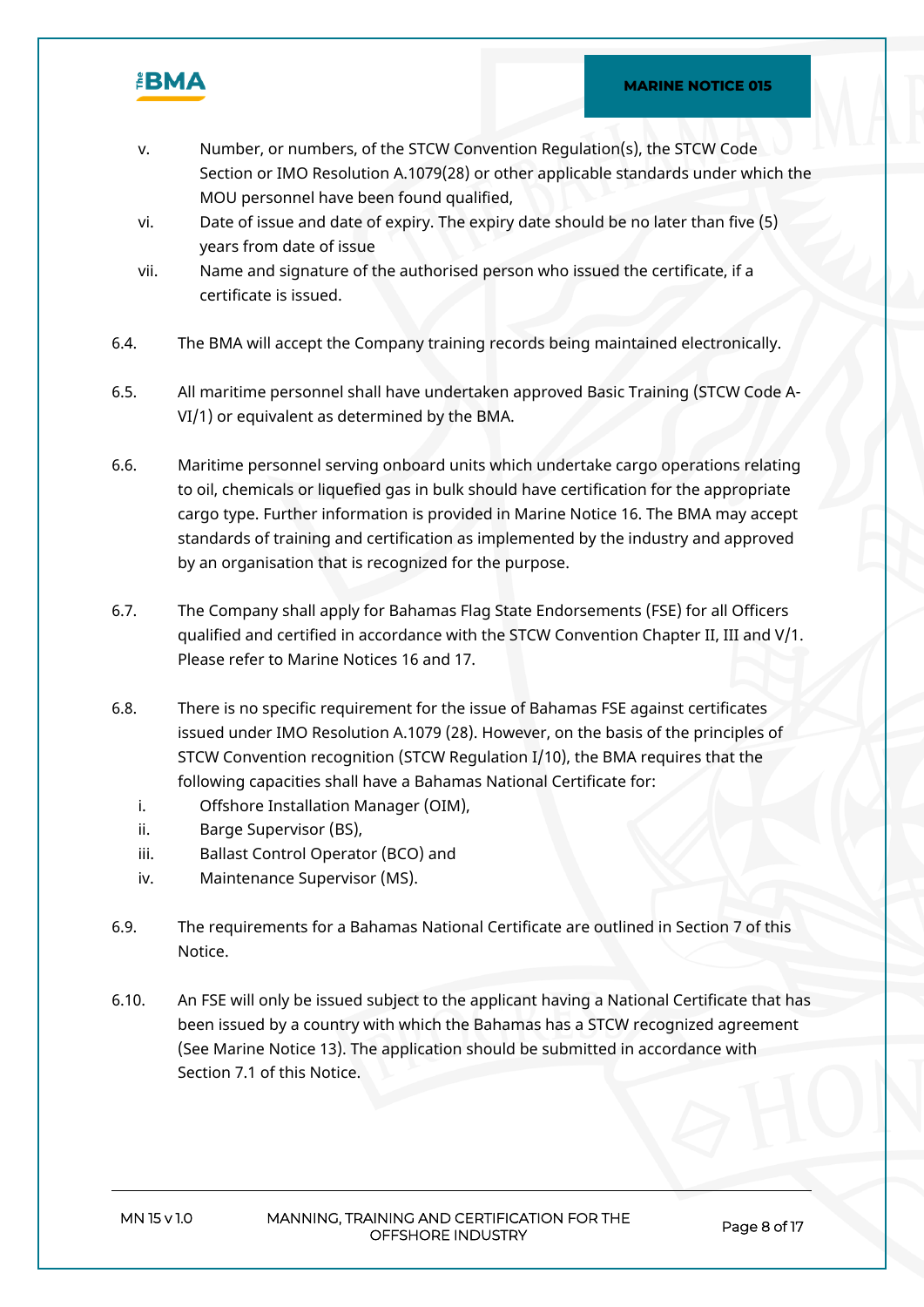

- 6.11. The BMA may accept training or education that is related to the specific subject area for persons who are required to certified in accordance with IMO Resolution A.1079 (28).
- 6.12. Marine Notice 12 provides details of the Bahamas approval/acceptance process for training under STCW Convention Chapter V & VI.

# **7. Requirements for the Issuance of Bahamas National Certificates under IMO Resolution A.1079 (28)**

## *7.1. Common Requirements*

- 7.1.1. For all applicants other than Bahamian Nationals (via the Nassau Office), the BMA requires that applications are submitted using the Bahamas Online Registration Information System (BORIS) via [https://public.bahamasmaritime.com](https://public.bahamasmaritime.com/). Additional information on BORIS provided in Information Notice 26.
- 7.1.2. Annex 1 to this Notice contains a checklist to assist with the correct submission of the required evidence.
- 7.1.3. Each application MUST include the following, in order to be deemed completed:
	- i. Proof of age and identity. *Note: All applicants must be at least 18 years old,*
	- ii. Valid medical certificate. This document must be issued by a medical Practitioner approved by a country with which the Bahamas has a STCW Convention Recognition Agreement.
	- iii. A duly completed application form which shall be signed by the seafarer and where applicable, the Company submitting the application,
	- iv. An original passport size photograph (refer to Information Notice 19)
	- v. Copies of successfully completed Basic Training (STCW Code A-VI/1 or basic/advanced safety training as applicable complying with the standards and as approved by OPITO<sup>1</sup> or similar industry organizations),
	- vi. Documentary evidence of all relevant training and sea/unit-time,
	- vii. Payment. See Marine Notice 50.
- 7.1.4. All maritime crew working on Bahamas registered MOU shall as a minimum be trained in accordance with Section 6 of IMO Resolution A.1079 (28) or equivalent, as determined by the BMA.
- 7.1.5. All persons applying for a Bahamas National Certificate may be required to undergo an assessment, as determined by the BMA.

<sup>1</sup> Offshore Petroleum Industry Training Organization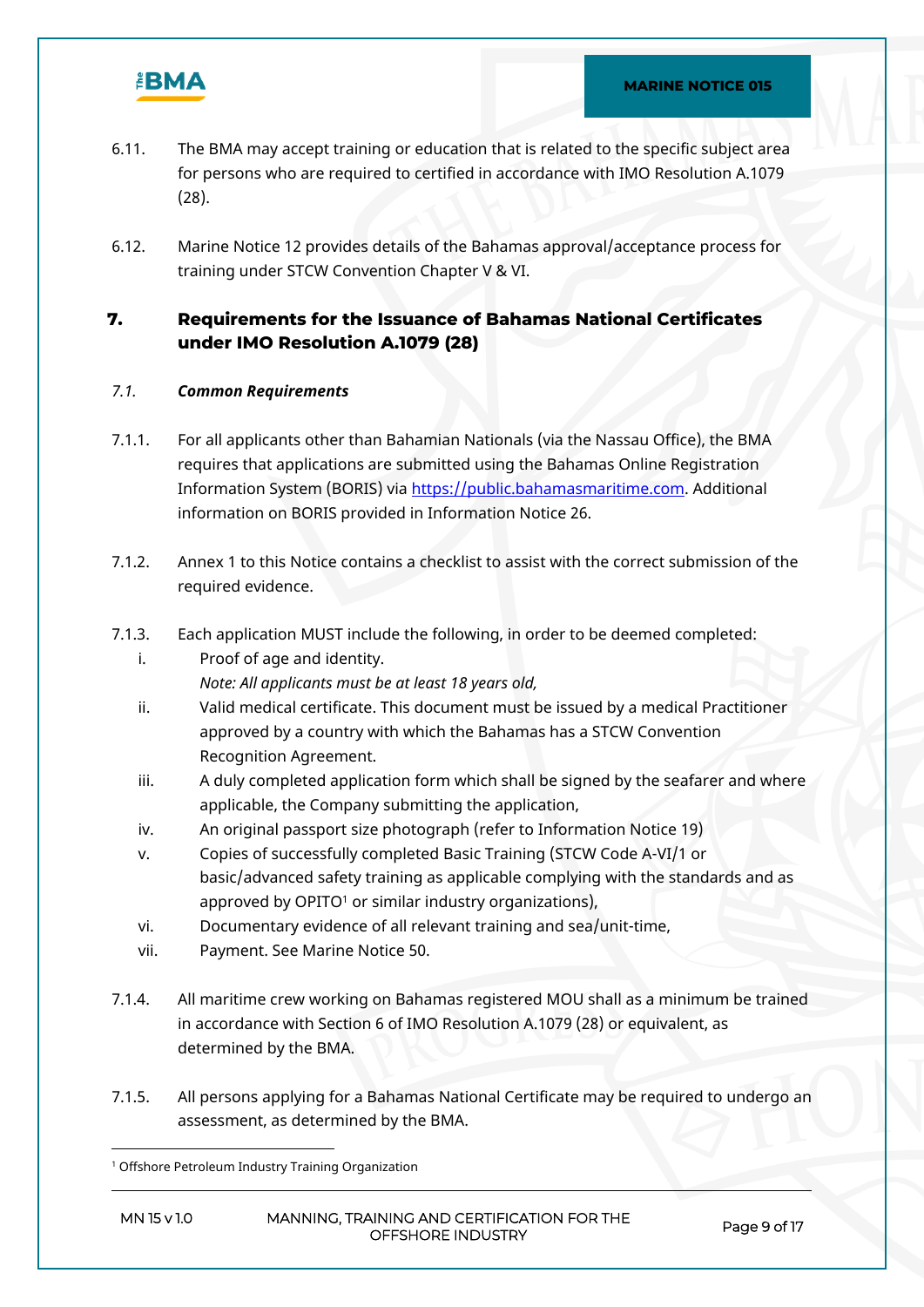

7.1.6. Where onboard training is being submitted as the basis of satisfying the competence standard, the BMA must be provided with details of the in-house training and documentary evidence that the training has been approved by a party recognised by The Bahamas. If the training has not been approved, the BMA will require details of the training (see Marine Notice 12), in order to assess for compliance with the standards in IMO Resolution A.1079 (28).

#### *7.2. Offshore Installation Manager*

- 7.2.1. In addition to the general information specified in Section 7.1, the applicant shall provide the following:
	- i. Valid STCW II/2 Master Certificate of Competency (CoC), STCW III/2 Chief Engineer CoC, or other relevant training and offshore-managerial level industry experience as determined by the BMA,
	- ii. For STCW management level CoC holder, documentary evidence of at least 3 months sea service on a MOU in any capacity. Persons not holding the STCW management level CoC will be required to have at least 36 months sea service on board a MOU including at least 18 months service in the capacity of a Barge Supervisor or other management level capacity on a MOU,
	- iii. Documentary evidence of having successfully completed all components of training listed in 5.3.2, 5.4.2 and 5.5.2 of IMO Resolution A.1079 (28),
	- iv. Documentary evidence of having successfully completed an approved course of training meeting the requirements of paragraph 6.2 and table 6.2 of IMO Resolution A.1079 (28).
- 7.2.2. Persons not holding STCW II/2 CoC will have their OIM certificate restricted to 'static' condition only.
- 7.2.3. Persons holding a valid STCW CoC should have the specific additional training requirements that are specified in Section 3.1 of Appendix 2 of IMO Resolution A.1079 (28).

#### *7.3. Barge Supervisor*

- 7.3.1. In addition to the general information specified in Section 7.1, the applicant shall provide the following:
	- i. Evidence of at least 18 months sea service on a MOU including at least 6 months service in the capacity of a Ballast Control Operator. STCW II/1 or III/1 CoC holders who are qualified as a Ballast Control Operator will not need further sea service. STCW II/2 or II/3 Master CoC holders who have one month sea service on a MOU in any capacity will not need further sea service,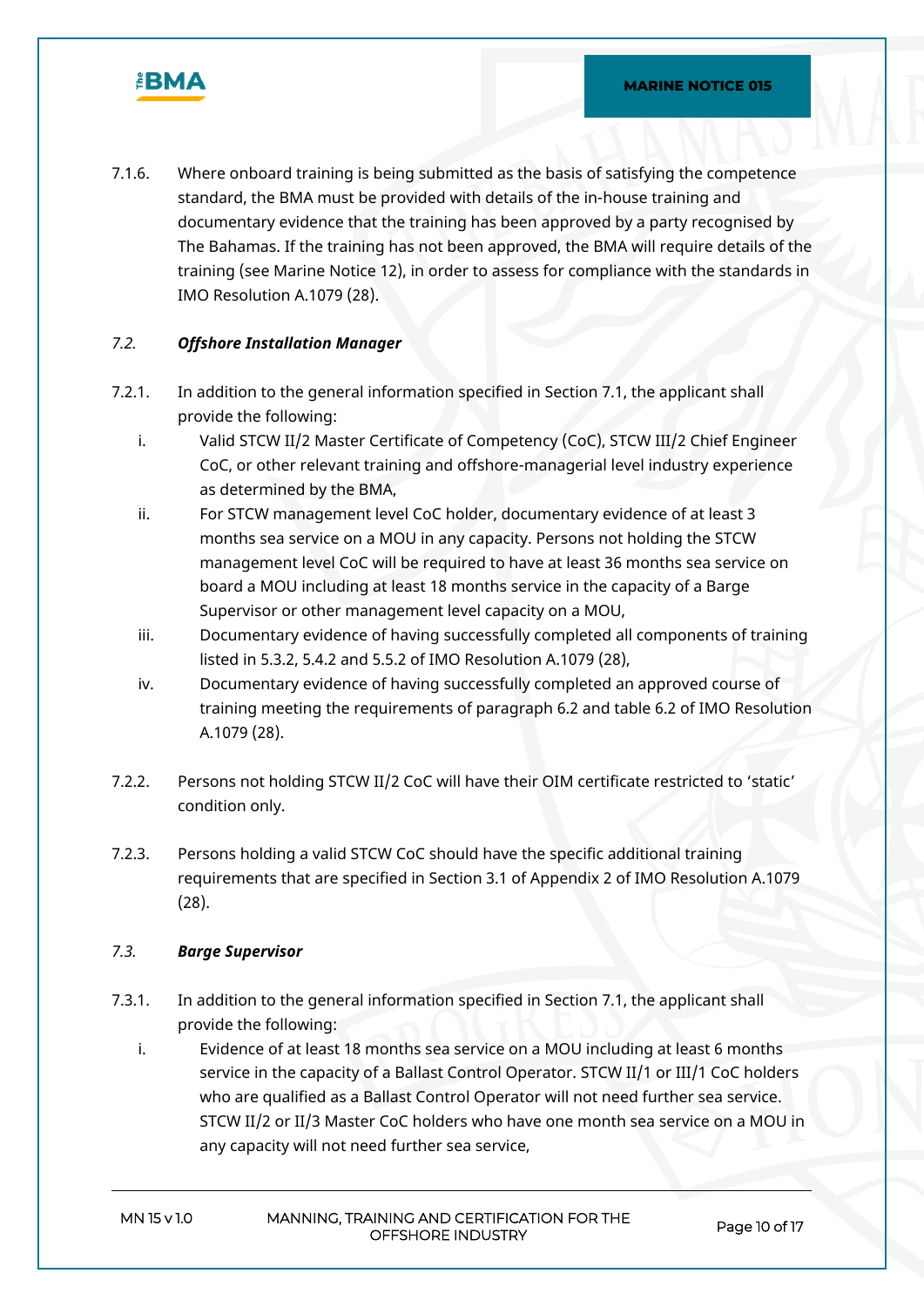

- ii. Documentary evidence of having successfully completed all components of training listed in 5.3.2, 5.4.2 and components .1 to .6 of paragraph 5.5.2 of IMO Resolution A.1079 (28),
- iii. An appropriate qualification for Radio-communication. This requirement is not required if the applicant has a STCW II/1 or II/2 CoC,
- iv. Documentary evidence of having successfully completed an approved course of training meeting the requirements of paragraph 6.3 and table 6.3 of IMO Resolution A.1079 (28).
- 7.3.2. Persons not holding STCW management level deck officer or master's CoC will have their certificates restricted to 'static' conditions only.
- 7.3.3. Persons holding a valid STCW Chapter II CoC should have the specific additional training requirements that are specified in Section 3.2 of Appendix 2 of IMO Resolution A.1079 (28).

## *7.4. Ballast Control Operator*

- 7.4.1. In addition to the general information specified in Section 7.1, the applicant shall provide the following:
	- i. Evidence of at least 12 months sea service on a MOU including 6 months service as a trainee Ballast Control Operator under the supervision of a certified Ballast Control Operator. For persons holding STCW II/1, III/I CoC and persons holding II/3 or III/3 officer participating in a navigational/engine room watch CoC or above, 3 months sea service as a trainee Ballast Control Operator will be required,
	- ii. Documentary evidence of having successfully completed all components of training listed in 5.3.2, 5.4.2 and components .1 to .6 of 5.5.2 of IMO Resolution A.1079 (28)
	- iii. Documentary evidence of having successfully completed an approved course of training meeting the requirements of paragraph 6.4 and table 6.4 of IMO Resolution A.1079 (28).
- 7.4.2. Persons holding a valid STCW Chapter II and III CoC should have the specific additional training requirements that are specified in Section 3.3 of Appendix 2 of IMO Resolution A.1079 (28).

## *7.5. Maintenance Supervisor*

- 7.5.1. In addition to the general information specified in Section 7.1, the applicant shall provide the following:
	- i. Documentary evidence of at least 18 months sea service on a MOU in a relevant capacity on board, of which at least 6 months service should be as a trainee Maintenance Supervisor under the supervision of a qualified Maintenance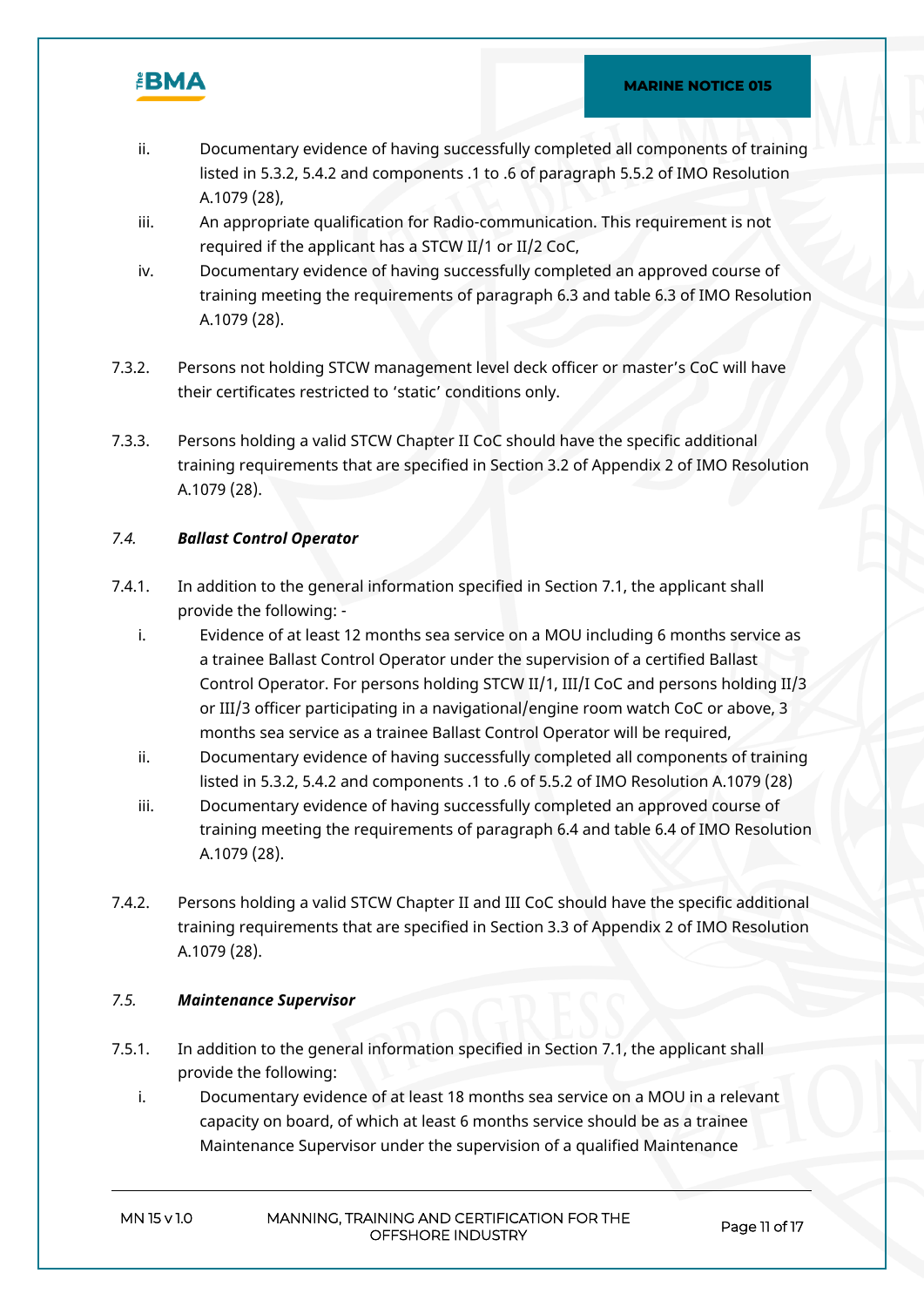

Supervisor. For persons holding STCW III/2 or III/3 engineering CoC, at least 3 months service in a relevant category will be required,

- ii. Documentary evidence of having successfully completed all components of training listed in 5.3.2, 5.4.2 and components .1 to .6 of 5.5.2 of IMO Resolution A.1079 (28),
- iii. Documentary evidence of having successfully completed a course of training meeting the requirements of paragraph 6.5 and table 6.5 of the Resolution. This is not required for applicants holding a valid STCW C Chapter III CoC.
- 7.5.2. Persons not holding STCW III/2 or III/3 engineering CoC's will have their certificate restricted to 'static' conditions only.

## *7.6. Revalidation*

- 7.6.1. For the purpose of revalidation, the BMA will accept the following as evidence of continued professional competence:
	- i. documentary evidence of approved service for a period of at least 12 months in the preceding 5 years, or
	- ii. documentary evidence of having performed functions considered by the BMA to be equivalent to the required seagoing service, or
	- iii. documentary evidence of completing approved service in the capacity of the certificate held, for a period of not less than 3 months in a supernumerary capacity, or lower rank in the six months immediately prior to serving in the capacity of the certificate to be revalidated.

## *7.7. Submission and Processing of Applications*

- 7.7.1. Applications are to be submitted using BORIS [https://public.bahamasmaritime.com](https://public.bahamasmaritime.com/).
- 7.7.2. Once the application is received, the BMA will review for completeness and if all correct, the applicable certificate will be issued. Taking into consideration public holidays and other factors, the BMA aims to issue certificates in a timely manner in order to avoid any delays to the vessel. Owners should ensure that proper planning when submitting applications for persons who intend to join a unit.
- 7.7.3. If all relevant information is not provided, as required by this Notice, the application may be delayed or possibly rejected.
- 7.7.4. If the Bahamas Certificate is not received within two (2) months of the application submission date, the Company should contact the Seafarers and Manning Department at the BMA Office to which the application was submitted. This will enable the Company and the BMA to address any identified problems with the submitted application.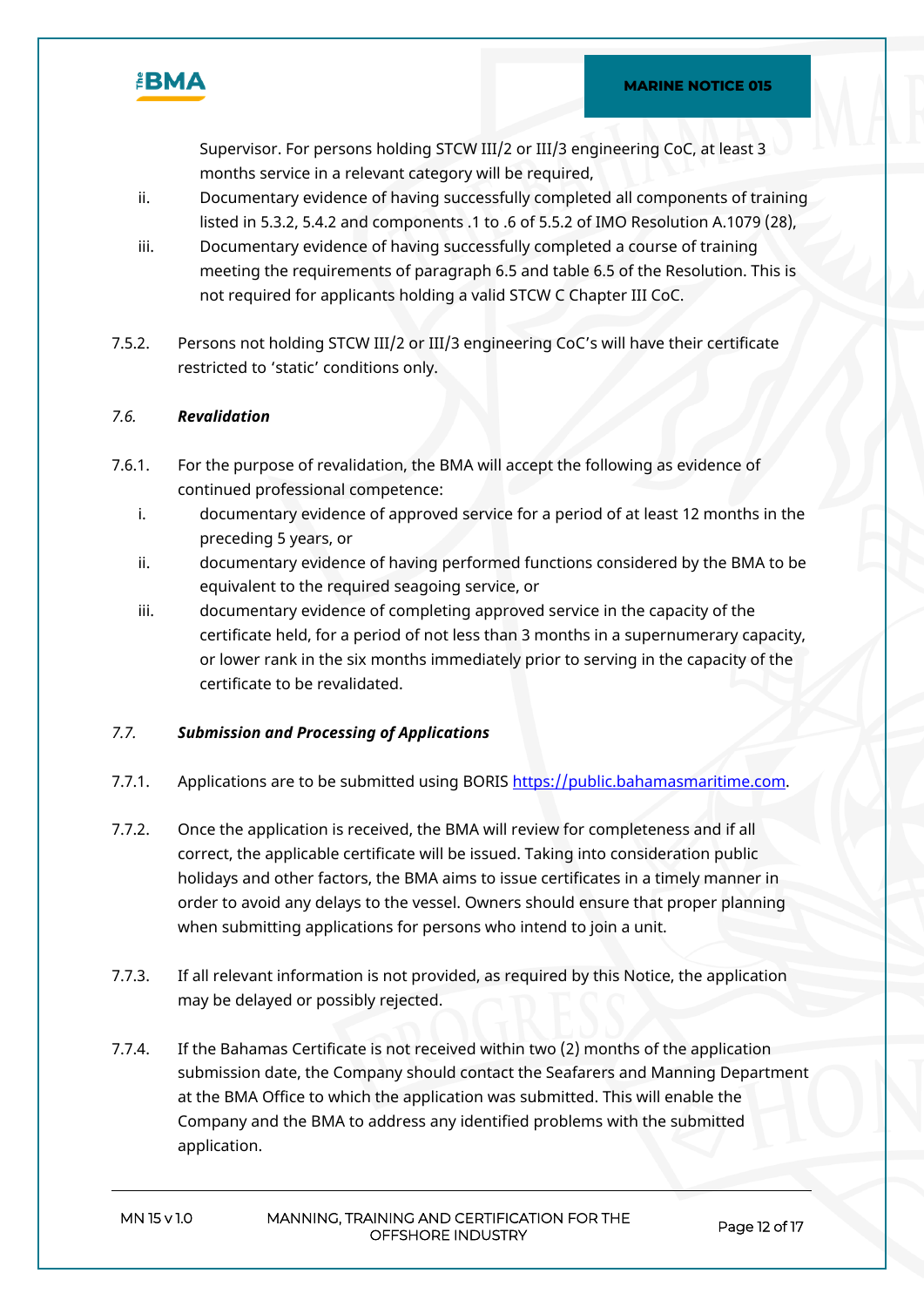

- 7.7.5. If a Company requires documents to be processed within one (1) week of application, the BMA should be contacted and notified of the same. The provision of this "fast track" service will be subjected to an additional fee.
- 7.7.6. Correspondence relating to applications will be sent to the Companies as listed on the application form and all parties are encouraged to provide a generic email address in order to avoid any delays in the application process.

#### *7.8. Lost or Damaged Certificates*

- 7.8.1. The BMA should immediately be notified of any Bahamas National Certificates that are reported as being lost or damaged. The notification should include the following information:
	- i. Name of Certificate Holder,
	- ii. Date of Birth,
	- iii. Nationality,
	- iv. Affected Bahamas National Certificate number (if known) and
	- v. Request for Duplicate Certificate (if applicable).
- 7.8.2. If the lost certificate is subsequently found, the Company or Certificate Holder should notify the BMA.
- 7.8.3. The BMA continues to monitor measures to reduce the loss of documents in transit.
- 7.8.4. A duplicate certificate will be issued subject to receiving the above information, a copy of a valid Medical Certificate and the applicable fee.

#### **8. Fees**

- 8.1. The fees applicable are the same as for other BMA Certificates or Endorsements. Please refer to BMA Marine Notice MN050.
- 8.2. The fast-track service specified in 7.7.5 will be charged as a professional fee. Please refer to BMA Marine Notice MN050.

## **9. Queries**

9.1. Any queries on this Notice may be submitted to stow@bahamasmaritime.com or any BMA office.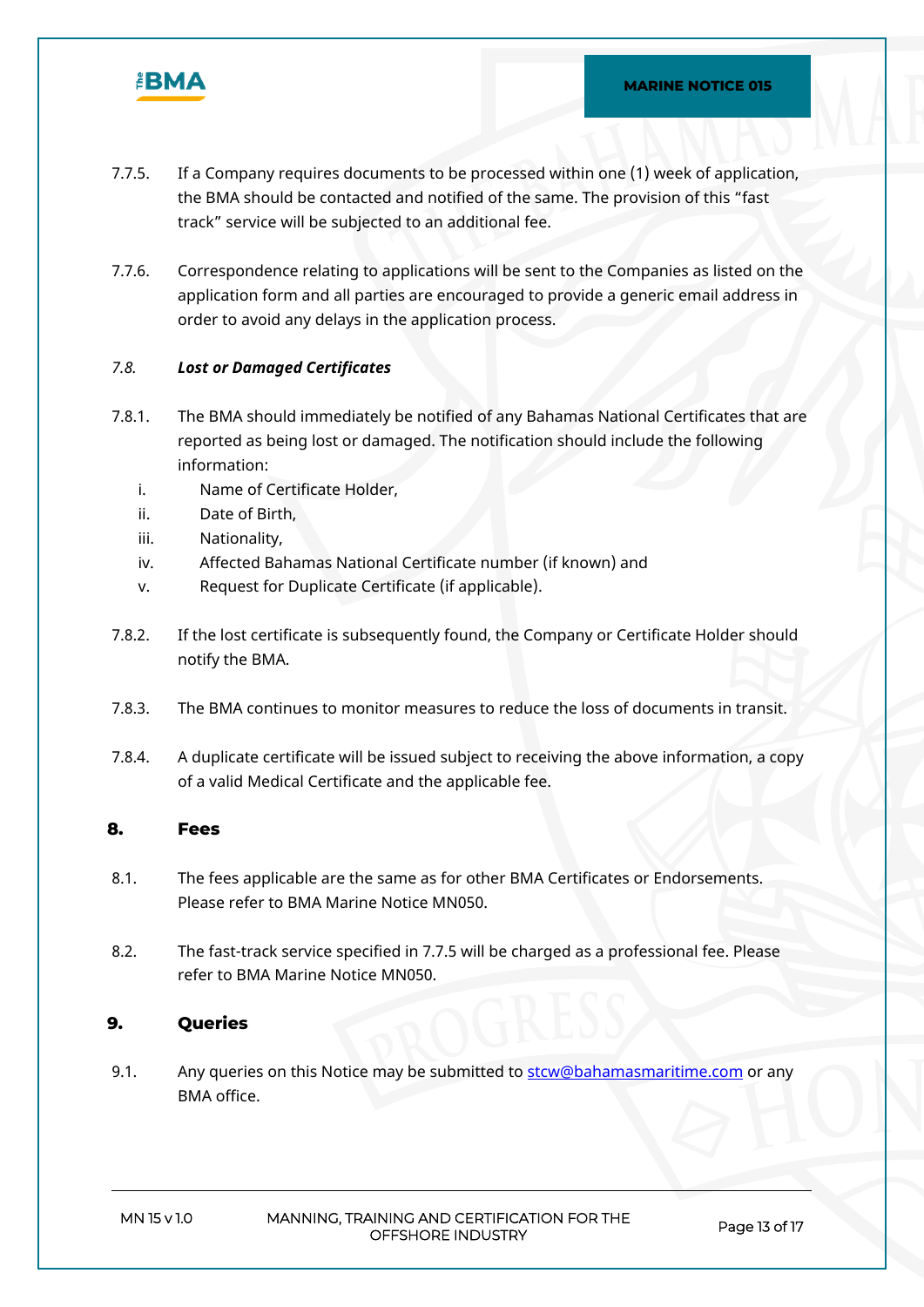

# **Revision History**

| Version | <b>Description of Revision</b> |  |
|---------|--------------------------------|--|
| $1.0\,$ | First Issue                    |  |
|         |                                |  |
|         |                                |  |
|         |                                |  |
|         |                                |  |
|         |                                |  |
|         |                                |  |
|         |                                |  |
|         |                                |  |
|         |                                |  |
|         |                                |  |
|         |                                |  |
|         |                                |  |
|         |                                |  |
|         |                                |  |
|         |                                |  |
|         |                                |  |
|         |                                |  |
|         |                                |  |
|         |                                |  |

**MN 15 v 1.0 MANNING, TRAINING AND CERTIFICATION FOR THE OFFSHORE INDUSTRY Page 14 of 17**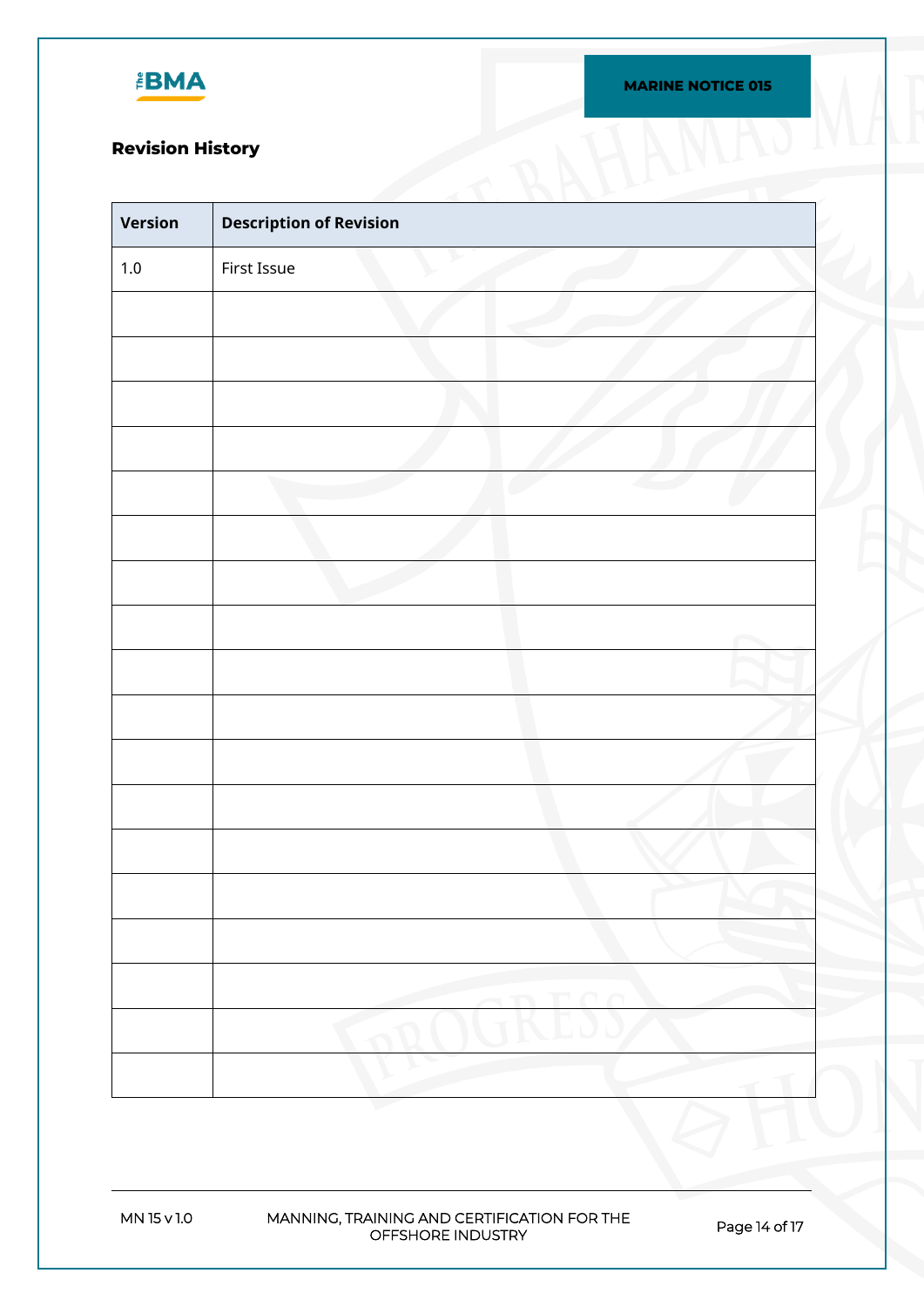# **Annex 1 - Offshore Applications Checklist**

## **01. Common Requirements**

| v                                                                                    | COMMUNI REGAN CHICHLS                                                                  |  |
|--------------------------------------------------------------------------------------|----------------------------------------------------------------------------------------|--|
|                                                                                      | Proof of Age & Identity                                                                |  |
|                                                                                      | (applicants must be at last 18 years old)                                              |  |
|                                                                                      | A Valid Medical Certificate                                                            |  |
|                                                                                      | (Issued by an approved medical practitioner in a country with which the BMA has        |  |
|                                                                                      | an STCW Convention Recognition Agreement).                                             |  |
|                                                                                      | A Properly Completed On-Line Application                                               |  |
|                                                                                      | (via BORIS)                                                                            |  |
|                                                                                      | A Recent Head & Shoulders 'Passport' Type Colour Photograph                            |  |
|                                                                                      | (Taken within the last 6 months). Refer to Information Notice IN-019                   |  |
|                                                                                      | <b>Copies of Basic Training</b>                                                        |  |
|                                                                                      | (STCW Code A-VI/1 or basic / advanced safety training as applicable complying          |  |
|                                                                                      | with the standards and as approved by OPITO or similar industry organizations).        |  |
|                                                                                      | Documentary Evidence of All Relevant Training and Sea / Unit Time                      |  |
|                                                                                      | (Refer to Section 7.1.3, 7.1.4 & 7.1.5 of this Marine Notice)                          |  |
|                                                                                      | Payment                                                                                |  |
|                                                                                      | (Refer to Marine Notice 050 - schedule of fees)                                        |  |
|                                                                                      |                                                                                        |  |
| 02.                                                                                  | <b>Offshore Installation Manager (OIM)</b>                                             |  |
|                                                                                      | In ADDITION to the common requirements (section 1), the applicant shall provide the    |  |
| following: -                                                                         |                                                                                        |  |
| A Copy of a Valid BMA Endorsed STCW II/2 Master's Certificate of Competency (CoC) or |                                                                                        |  |
|                                                                                      | A Valid III/2 Chief Engineer CoC (go to 'A').                                          |  |
|                                                                                      | If the applicant does not hold a valid STCW CoC (go to 'B')                            |  |
| A.                                                                                   | If a BMA Endorsed STCW CoC is held - evidence of at least 3 months sea service         |  |
|                                                                                      | on a MOU in any capacity.                                                              |  |
|                                                                                      | Copies of the specific additional training requirements that are specified in          |  |
|                                                                                      | Section 3.1 of Appendix 2 of IMO Resolution A.1079 (28)                                |  |
| В.                                                                                   | If an STCW CoC is <b>NOT</b> held - evidence of at least 36 months sea service onboard |  |
|                                                                                      | a MOU including at least 18 months service in the capacity of 'Barge Supervisor'       |  |
|                                                                                      | or other management level capacity on a MOU.                                           |  |
|                                                                                      | Persons not holding STCW II/2 CoC will have their OIM certificate restricted           |  |
|                                                                                      | to 'static' condition only.                                                            |  |
|                                                                                      |                                                                                        |  |

- Documentary evidence of having successfully completed all components of training listed in 5.3.2, 5.4.2 and 5.5.2 of IMO Resolution A.1079 (28).
	- Documentary evidence of having successfully completed an approved course of training meeting the requirements of paragraph 6.2 and table 6.2 of IMO Resolution A.1079 (28).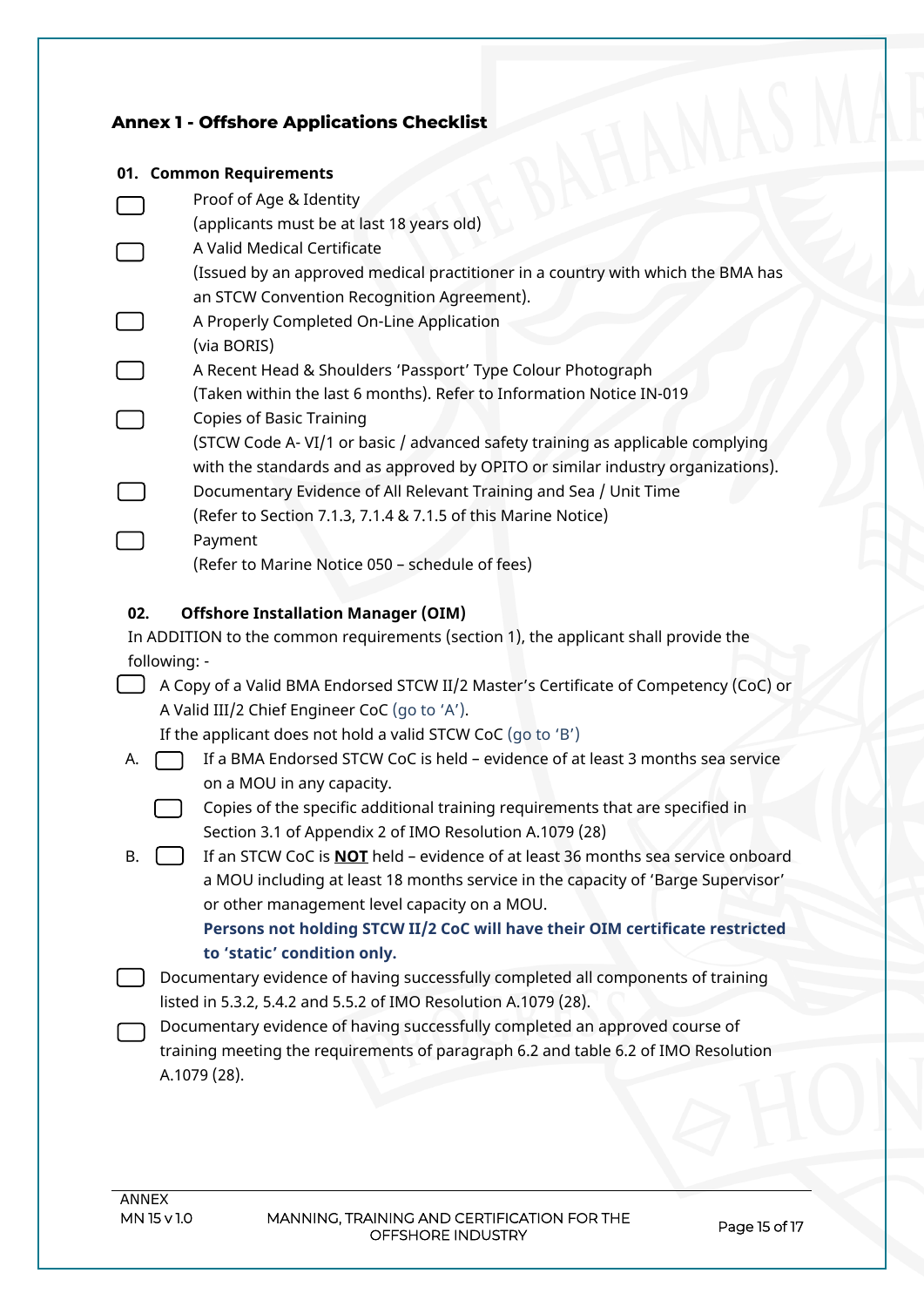

#### **03. Barge Supervisor**

In ADDITION to the common requirements (section 1), the applicant shall provide the following: -

Evidence of at least 18 months sea service on a MOU including at least 6 months service in the capacity of a Ballast Control Operator.

STCW II/1 or III/1 CoC holders who are qualified as Ballast Control Operators will not need further sea service.

STCW II/2 or II/3 Master CoC holders who have one month sea service on a MOU in any capacity do not require further sea service.

- Documentary evidence of having successfully completed all components of training listed in 5.3.2, 5.4.2 and components .1 to .6 of paragraph 5.5.2 of IMO Resolution A.1079 (28).
- An appropriate qualification for Radio-communication.

This requirement is not required if the applicant has a STCW II/1 or II/2 CoC.

Documentary evidence of having successfully completed an approved course of training meeting the requirements of paragraph 6.3 and table 6.3 of IMO Resolution A.1079 (28)

**Persons not holding STCW II/2 CoC will have their Barge Supervisor certificate restricted to 'static' condition only.**

**Persons holding a valid STCW Chapter II CoC should have the specific additional training requirements that are specified in Section 3.2 of Appendix 2 of IMO Resolution A.1079 (28)**

## **04. Ballast Control Room Operator**

| In ADDITION to the common requirements (section 1), the applicant shall provide the |  |
|-------------------------------------------------------------------------------------|--|
| following: -                                                                        |  |

Evidence of at least 12 months sea service on a MOU including 6 months service as a trainee Ballast Control Operator under the supervision of a certified Ballast Control Operator.

For persons holding STCW II/1, III/I CoC and persons holding II/3 or III/3 officer participating in a navigational/engine room watch CoC or above, 3 months sea service as a trainee Ballast Control Operator will be required.

Documentary evidence of having successfully completed all components of training listed in 5.3.2, 5.4.2 and components .1 to .6 of 5.5.2 of IMO Resolution A.1079 (28)

Documentary evidence of having successfully completed an approved course of training meeting the requirements of paragraph 6.4 and table 6.4 of IMO Resolution A.1079 (28).

Persons holding a valid STCW Chapter II and III CoC should have the specific additional training requirements that are specified in Section 3.3 of Appendix 2 of IMO Resolution A.1079 (28)